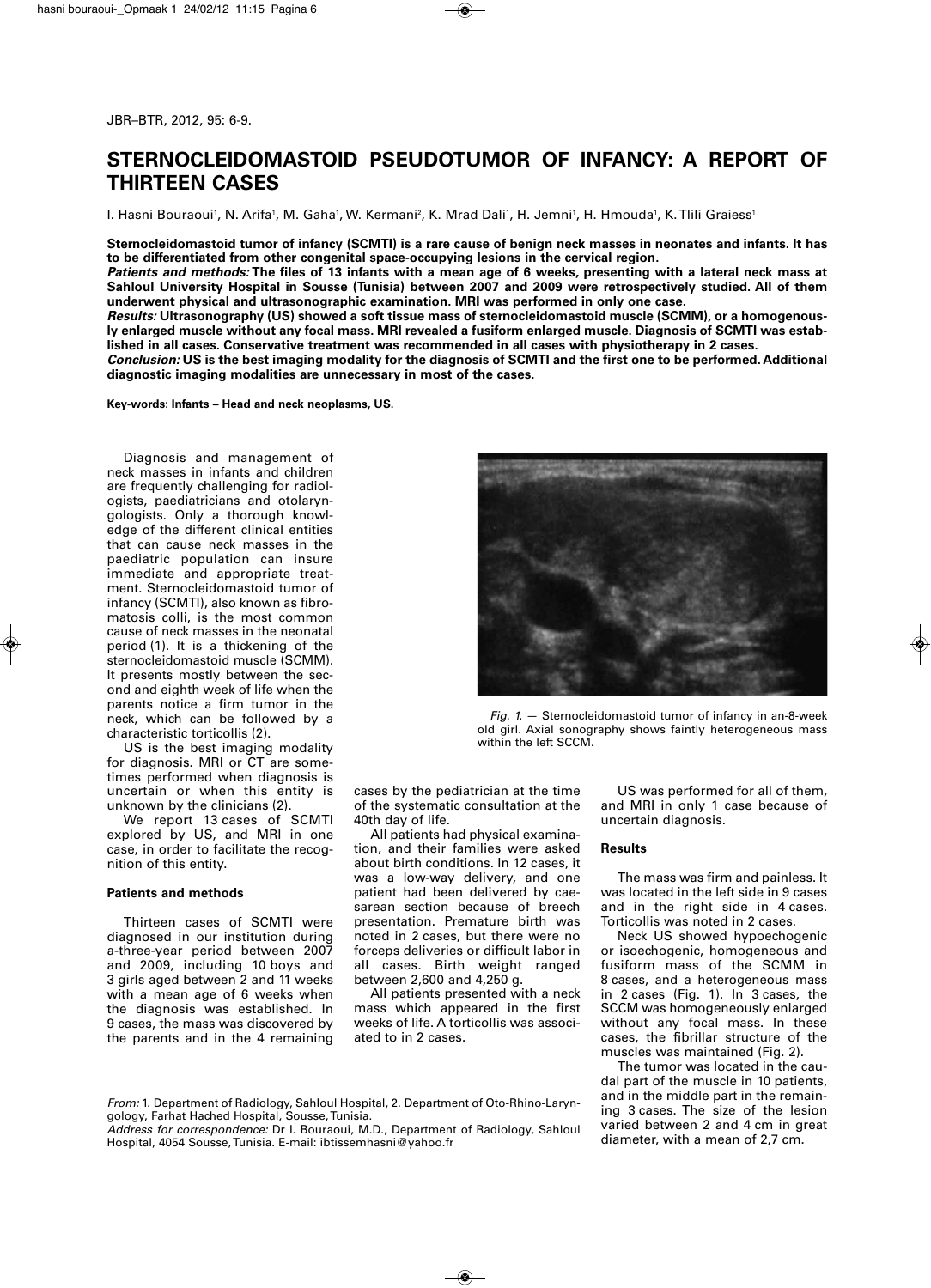

*Fig. 2.* — Sternocleidomastoid tumor of infancy in a-6-week old boy. Sonography shows in (A) homogeneous enlargement of the right SCMM with lymph nodes in the posterior cervical space*.* In (B) decrease of abnormalities 40 days later.

All tumors were well delineated from the surrounding structures. Cervical vascular structures were normal. In 2 patients, physical examination revealed cervical lymph nodes and one of them required MRI which was performed 15 days later, and showed an enlargement of the right SCMM without focal mass or abnormal enhancement. Lymph nodes disappeared (Fig. 3).

Diagnosis of SCMTI was made in all cases. Physiotherapy was recommended as the initial treatment in 2 patients who presented with torticollis.

Six patients were followed clinically, and 3 by US during six months. Nine patients had adequate follow up which revealed complete regression of the neck mass and torticollis. The four remaining patients were not followed, and we presume that the mass resolved spontaneously.

### **Discussion**

SCMTI is a rare form of infantile fibromatosis that occurs solely in the SCMM with a reported incidence of 0.4% live births (1, 3). The disease is usually unilateral, slightly more common on the right side and affects both sternal and clavicular heads of the muscle. Bilateral involvement is extremely rare (2). SCMTI affects male patients slightly more often than females (4, 5).

Most cases show no abnormality at birth, but the SCMTI appears between the second and eighth week of life as a firm, painless, fusiform soft-tissue mass in the lower third to the second third of the SCMM, typically measuring between 1 and 3 cm in diameter (2, 6). The mass may increase in size for several weeks, then stabilizes in size for a few months, and finally decreases spontaneously by 4 to 8 months of age (6). Torticollis is seen in 14% to 20% of patients due to contraction of the SCMM. It has a characteristic appearance: The head is rotated and tilted toward the side of the mass, and the chin is turned away from the affected side. This is secondary to fibrosis, shortening of the affected muscle, and its inability to keep space with the growth of the normal SCMM (1, 2).

Although the exact cause is unclear, it is likely related to birth trauma, with greater than 90% of cases associated with a difficult or forceps delivery (1, 4). One theory contends that traumatic compression of the neck during delivery could result in pressure necrosis or occlusion of the venous outflow system with subsequent development of muscle edema, degeneration of fibers, and fibrosis.

Davids and co-workers (7) have suggested that the lesions result from an in utero fetal head position, which causes selective injury to the SCMM. Such injury leads to the development of a secondary compartment syndrome resulting in pressure necrosis and fibrosis within the muscle.

A genetic component may also play a role, as 11% of patients had a positive family history (6, 8). In our series, there was not any apparent cause of this disorder in all patients. Ten of them come from the same village, but they were born in four different centers. We believe that a genetic factor might be considered.

In most cases, the clinician can make the diagnosis of SCMTI by careful history and physical examination. A detailed obstetrical history should be obtained as there is a well recognized association between SCMTI and primiparous births, breech presentations, forceps deliveries, and difficult labor.

Imaging findings in this disorder must be differentiated from other causes of neck masses in this age group. When the abnormality is not recognized, inappropriate and invasive procedures may be performed such as needle biopsy, open biopsy, and even resection of the SCMM. Only recognition of this entity can prevent unnecessary diagnostic and therapeutic procedures (1).

US is the best imaging modality for diagnosis and should be the first examination to be performed, due to the proximity of the lesion to the skin and its lack of radiation (1, 2). The lesions measure several centimetres in diameter (9). Various US findings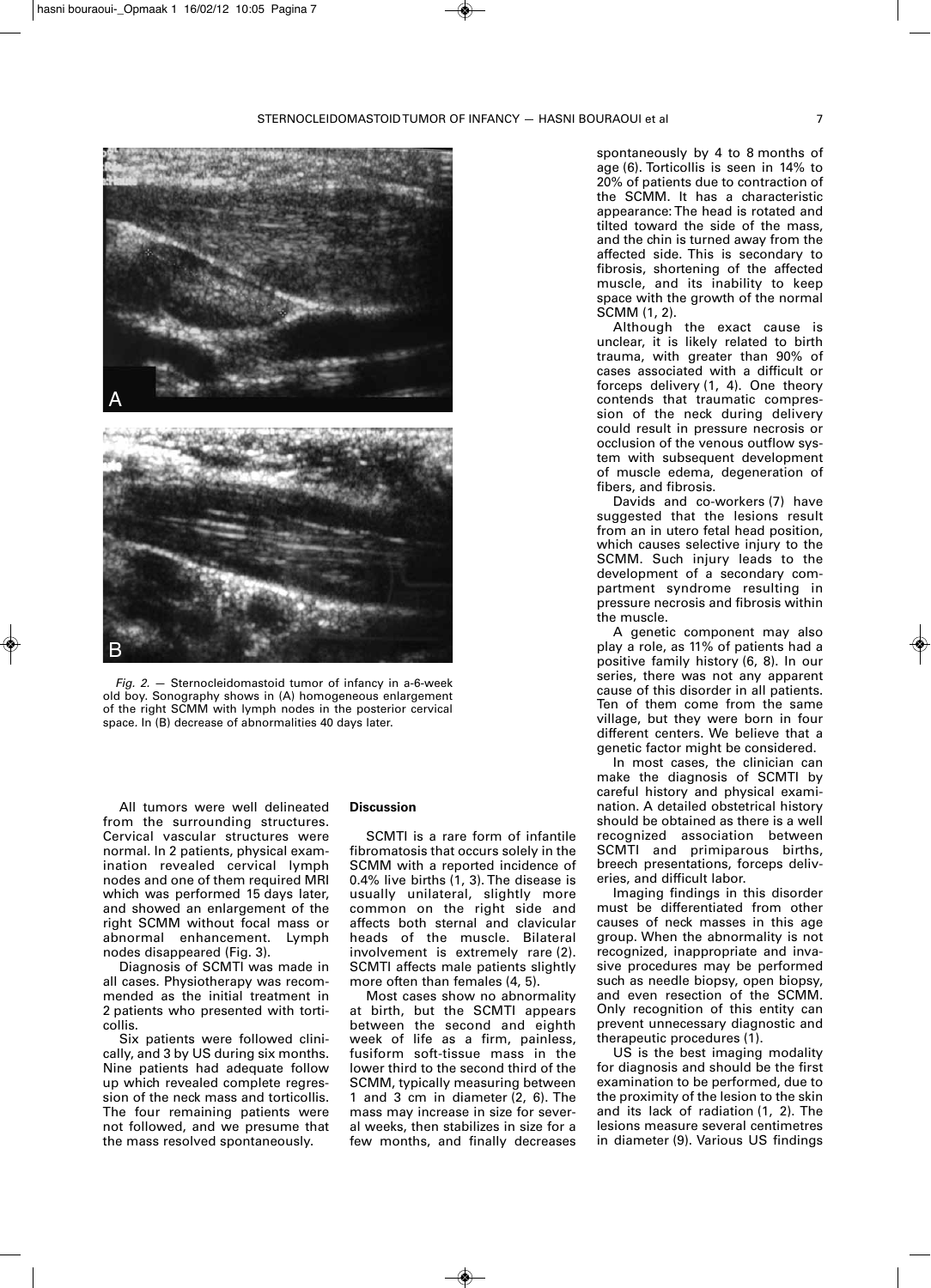



have been described, ranging from a homogeneously enlarged SCMM without a focal mass to a hypoechogenic mass with ill-defined or well-defined margins in the substance of the SCMM (1, 9).Typically a non homogeneous, echopoor tumor with increased perfusion can be shown (10). With real time sonography, the lesion can be shown to move synchronously with the SCMM (2, 4).

MRI or CT are not necessary when both US and clinical findings are compatible with SCMTI. MRI and CT reveal similar features, including fusiform thickening, well-defined margins, and mild mass effect on adjacent structures. The involved portion of the muscle is better defined on MRI or CT than sonography (10).

The tumors are commonly located in the distal 2/3 of the SCMM and show good delineation from surrounding structures (10).

MRI may show signal intensity characteristics. On T2-weighted MR images, the enlarged muscle demonstrates diffuse abnormal high signal intensity greater than that of fat, and no focal discrete mass may be noted. Decreased signal intensity of the mass in T2 weighted images can be seen because of presence of fibrous tissue (2). The MR Imaging appearance has been described by Davids and co-workers (7). All cases



*Fig. 3.* — The same case as Fig. 2. MRI: Coronal (A) and axial (B)T2 weighted images. Homogeneous enlargement of the right SCMM, the left one is normal (arrows). Sagittal T2 weighted images (C) show involvement of the sternal side of the muscle (arrow).

in their series demonstrated mild enlargement of the lower third of the SCMM with diffuse abnormal high signal intensity, greater than that of fat on T2-weighted images. None of the cases in their series demonstrated a focal discrete mass.

MRI also helps demonstrate lack of involvement of surrounding structures and absence of lymphadenopathy, airway compression, vascular encasement, bone involvement, intracranial/intraspinal extension associated with other neck masses or other features that would suggest a more aggressive process (2, 10). The multiple lymph nodes revealed by US in one of our cases, were not found in MRI performed 2 weeks later. We think that these lymph nodes were associated to another banal inflammatory disorder.

Although radiographs are usually normal, lytic lesions within the head of the clavicle at the attachment of the SCMM have rarely been reported (1).

If imaging studies show other findings such as inhomogeneous